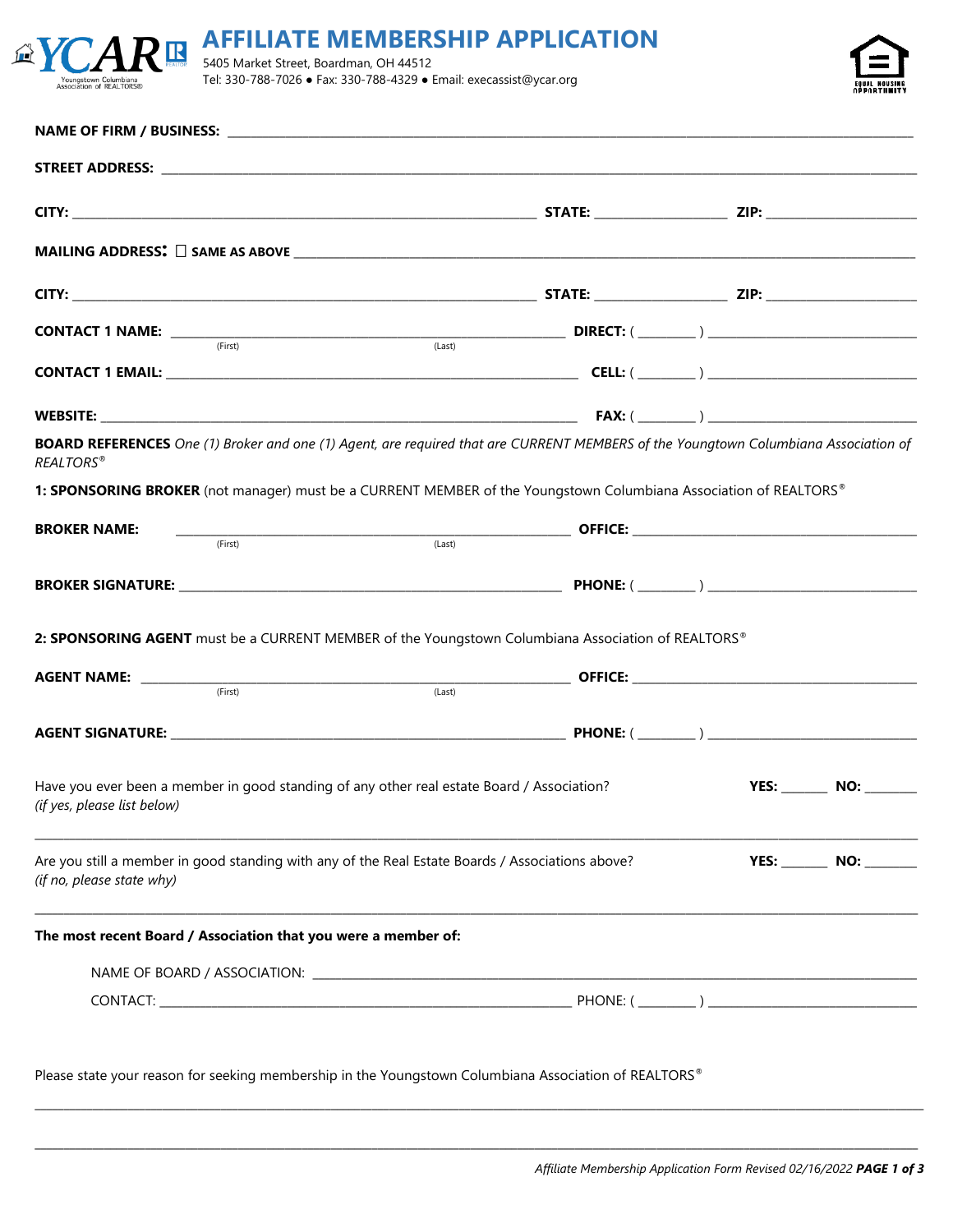



| Are there now, or have there been within the last five (5) years, any complaints against you, or the firm with which<br>you have been associated, before any state regulatory agency or state or federal Civil Rights agencies? (If yes, attach<br>separate statement specifying the nature of each complaint in each state, the agency before which the complaint was made,<br>and the current status or resolution of such complaint). | Yes | No l |  |  |  |
|------------------------------------------------------------------------------------------------------------------------------------------------------------------------------------------------------------------------------------------------------------------------------------------------------------------------------------------------------------------------------------------------------------------------------------------|-----|------|--|--|--|
| Have you been convicted of a felony within the last five (5) years? (If yes, attach separate statement detailing the<br>circumstances relating thereto.)                                                                                                                                                                                                                                                                                 | Yes | No l |  |  |  |
| Indicate the approximate number of transactions in the last year with which a REALTOR Professional initiated or was involved                                                                                                                                                                                                                                                                                                             |     |      |  |  |  |
| Briefly describe the nature of your business                                                                                                                                                                                                                                                                                                                                                                                             |     |      |  |  |  |
|                                                                                                                                                                                                                                                                                                                                                                                                                                          |     |      |  |  |  |

I hereby apply for Affiliate Membership to the Youngstown Columbiana Association of REALTORS® Association, enclosing payment in the amount of \$ \_\_\_\_\_\_\_\_\_. \* dues which are to be refunded in the event of non-election. In event of my election, I agree to abide its Articles of Incorporation, Policy, Bylaws and Rules and Regulations. I irrevocably waive all claims against the Association or any of its officers, directors, or members, for any act in connection with the business of the Association and particularly as to its or their acts in electing or failure to elect, advancing, suspending, expelling, or otherwise disciplining me as an applicant, or as a member. Upon the expiration of said membership for any cause, I will return to the Youngstown Columbiana Association of REALTORS® all certificates, signs, seals, keys or other indications of membership in the Youngstown Columbiana Association of REALTORS®. Any applicant that has been terminated or is suspended or otherwise not in good standing from any other real estate board/association may be refused membership in the Youngstown Columbiana Association of REALTORS®.

I consent that the Board, through its Membership Committee or otherwise, may invite and receive information and comment furnished to the Board by any person in response to the invitation and any response shall be conclusively deemed to be privileged and not form the basis of any action by me for slander, libel, or defamation of character and hereby apply for membership in the above-named Board and am including the annual or pro-rated dues.

In submitting this application I acknowledge that, as an Affiliate member, while I cannot be bound to submit to Professional Standards, Arbitration or Mediation Hearing procedures, I agree to conduct business according to the ideals of the Code of Ethics of the National Association of REALTORS®, and the Policies and Bylaws of the Youngstown Columbiana Association of REALTORS® as from time to time may be amended. I agree that, if accepted for Affiliate Membership in the Association, I shall pay the fees and dues required.

I here certify that the foregoing information furnished by me is true and correct, and I agree that failure to provide complete and accurate information as requested, or any misstatement of fact, shall be grounds for denial of membership or revocation of my membership if granted.

## **Affiliate Fee Schedule - payment may be paid in one check to: Youngstown Columbiana Association of REALTORS® APPLICATION MUST BE COMPLETED AND ACCOMPANIED BY THE DUES AND FEES TO BE CONSIDERED FOR MEMBERSHIP**

| 1. Initiation Fee of \$125.00 (NON-REFUNDABLE)<br>2. Annual Dues of \$200.00 (Pro-Rated Quarterly/SEE PRO-RATED DUES CHART BELOW)<br>3. \$50.00 Annual Dues per each additional Company Representative |                                            |  | Fee Applies? () YES                                                                  | I NO<br>$($ )       |
|--------------------------------------------------------------------------------------------------------------------------------------------------------------------------------------------------------|--------------------------------------------|--|--------------------------------------------------------------------------------------|---------------------|
| 4. \$100.00 Ohio REALTORS <sup>®</sup> Affiliate Fee (Optional)<br>5. \$56.00 NAR Affiliate Fee (Optional)                                                                                             |                                            |  | Fee Applies? () YES<br>Fee Applies? () YES                                           | ( ) NO<br>( ) NO    |
| <b>PRO-RATED DUES:</b><br>1 <sup>st</sup> Quarter (January thru March)<br>2 <sup>nd</sup> Quarter (April thru June)<br><b>AMOUNT DUE \$</b>                                                            | \$200.00<br>\$150.00<br>∗<br><b>Signed</b> |  | 3rd Quarter (July thru September)<br>4 <sup>th</sup> Quarter (October thru December) | \$100.00<br>\$50.00 |
|                                                                                                                                                                                                        |                                            |  |                                                                                      |                     |

**SIGNATURE OF APPLICANT:** \_\_\_\_\_\_\_\_\_\_\_\_\_\_\_\_\_\_\_\_\_\_\_\_\_\_\_\_\_\_\_\_\_\_\_\_\_\_\_\_\_\_\_\_\_\_\_\_\_\_\_\_\_\_\_\_\_\_\_\_**DATE:** \_\_\_\_\_\_\_\_\_\_\_\_\_\_\_\_\_\_\_\_\_\_\_\_\_\_\_\_\_